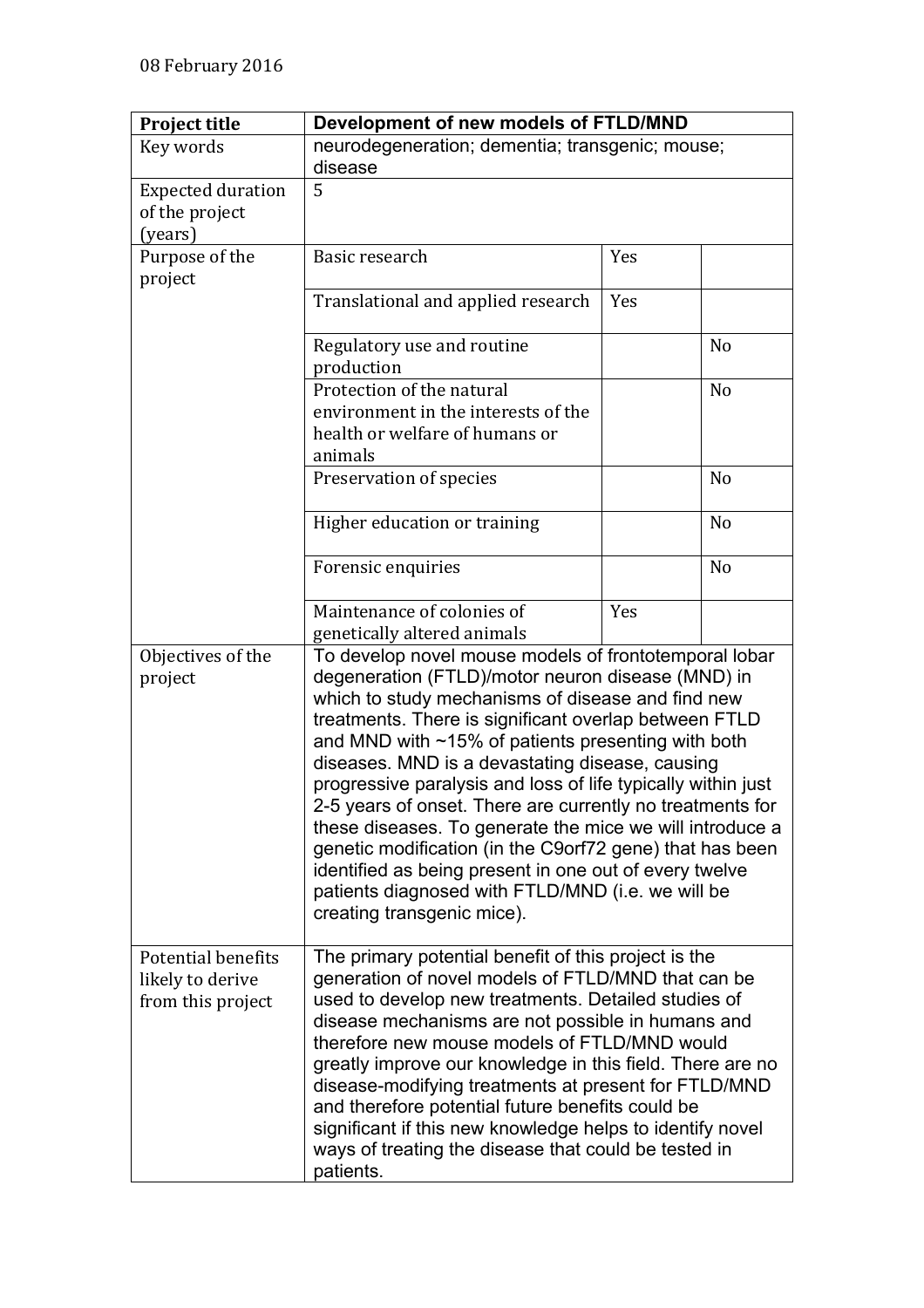| Species and<br>approximate<br>numbers of<br>animals expected<br>to be used, and<br>anticipated period<br>of time                  | All studies will be in mice. Over the five year period of<br>the project the maximum number of mice we expect to<br>use is $\sim$ 2500 mice. The majority ( $\sim$ 2000) of these will be<br>for breeding purposes and for maintenance of transgenic<br>lines with around 500 animals to be used in actual<br>experimental procedures.                                                                                                                                                                                                                                                                                                                                                                                                                                                                                                                                                                         |
|-----------------------------------------------------------------------------------------------------------------------------------|----------------------------------------------------------------------------------------------------------------------------------------------------------------------------------------------------------------------------------------------------------------------------------------------------------------------------------------------------------------------------------------------------------------------------------------------------------------------------------------------------------------------------------------------------------------------------------------------------------------------------------------------------------------------------------------------------------------------------------------------------------------------------------------------------------------------------------------------------------------------------------------------------------------|
| Expected adverse<br>effects and the<br>likely/expected<br>level of severity.<br>What will happen<br>to the animals at<br>the end. | We will be assessing behavioural changes in the mice to<br>find out if these are similar to what is observed in<br>patients.<br>addition we<br>will<br>FTLD/MND<br>$\ln$<br>assess<br>pathological changes in the brain of the transgenic mice.<br>The tests to be used are quite straightforward and do not<br>involve any stress or harm to the animal. They will be<br>used to assess co-ordination, learning, social interaction<br>and motivation. Wherever possible we will use tests that<br>rely on normal mouse behaviours such as nest building<br>and burrowing. No surgery or other invasive procedures<br>will be used. Animals will receive some simple injections<br>and will occasionally have blood taken.                                                                                                                                                                                    |
|                                                                                                                                   | Since we are generating completely new transgenic mice<br>we do not know at this stage what adverse effects will be<br>observed. However as we are trying to model a severe<br>human disease like MND it is possible that the animals<br>be affected quite badly, for example showing<br>will<br>problems with movement and eventual paralysis. Based<br>on very recent studies in mice with C9orf72 related<br>modifications effects range from none, the mice being<br>completely normal, to hindlimb paralysis and reduced<br>survival starting at 20-40 weeks. We will monitor all our<br>animals very closely and immediately stop studies if<br>there is any indication of adverse effects that are causing<br>the animal pain, suffering or distress. The primary<br>humane end point will be when animals show extreme<br>weakness in both hindlimbs, defined as the inability to<br>dorsiflex (bend). |
| <b>Application of the</b><br>3 Rs                                                                                                 |                                                                                                                                                                                                                                                                                                                                                                                                                                                                                                                                                                                                                                                                                                                                                                                                                                                                                                                |
| 1. Replacement<br>Why do animals<br>need to be used,<br>and why non-<br>animal alternatives<br>cannot be used.                    | Studying mechanisms involved in neurological diseases<br>such as FTLD/MND is extremely complex and in addition<br>to pathological changes in the brains of FTLD/MND<br>patients, the disease is characterised by profound<br>changes in behaviour, which it is not possible to study in<br>vitro. The proposed animal studies are complementary to<br>a much greater programme of work on FTLD/MND using<br>human samples, cell lines and model organisms such as<br>the nematode C.elegans.                                                                                                                                                                                                                                                                                                                                                                                                                   |